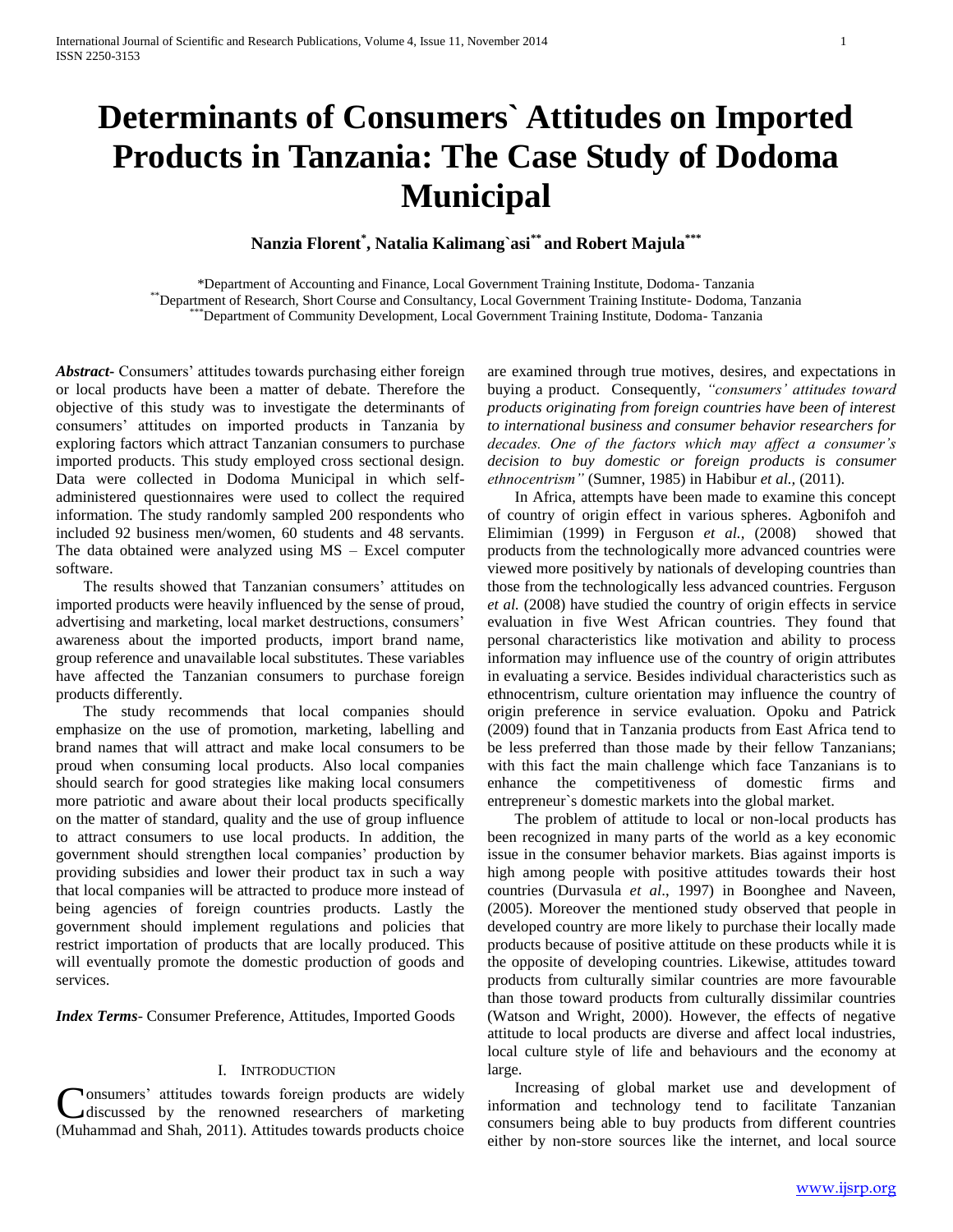markets. Also the flowing of imported products is observed to be higher specifically the Chinese made products which seem to be cheap. Most Tanzanians go for the imported products mostly than the locally made products and this is what attracts the researcher to examine empirically the determinants of Tanzanian consumers" attitudes towards imported products. The researchers noted that the imported products are highly purchased than local products despite the fact that they are of almost the same quality and they are cheaply available. In Bank of Tanzania quarterly report of 2010, it was reported that in the first quarter of 2009 there were 567.5 millions of USD and in the last quarter there were 831.5 USD goods that were exported while there were total imports of 1356.9 million of USD and 1624.6 USD respectively (BOT, 2010). Thus the study intends to understand what factors attract Tanzanian consumers to more consume imported products than local products, specifically the attitudes that Tanzanians hold to the imported products as compared to local products.



**Figure 1: Conceptual diagram of the Study**

**Source: Researcher's own Construct 2012**

### II. METHODOLOGY

#### **Study Area**

 This study was carried out in Dodoma region, specifically in Dodoma Municipal. The study targeted the consumers around this region. The choice of this study area was due to the fact that the region has high number of interaction of people from different sections, specifically the politicians, students, and business men and women. Demographically, Dodoma has a general population around of 2 million (Census, 2012). The economic activities of this area are agriculture, business, office works, animal husbandry and hunting. The major employers in this region are the private and public organizations that deal with provision of goods and services at either profit or not for profit.

## **Research design and data collection**

 The research design of this study was cross sectional approach since the data were collected at once. This design is considered the best because the researcher meets his/her respondents once, by (Kothari, 2007). This study employed primary and secondary data collection techniques, in which selfadministered questionnaires were provided to respondents so as to fill the information asked. The questionnaires were structured with closed ended questions with two sections. The first section of the questions included respondents profile and the second section was about respondent's attitudes towards imported products.

## **Sample Size and Sampling Techniques**

 The probability sampling techniques was used because every members of the population had a known non zero probability of a selection. Thereafter, simple random sampling was used to get respondents. In addition, the sample size of the study was based on the theory of central limit. This theory assumes that any sample size greater than thirty (30) is a good representative of the

population at 5 percent level so this study used a sample of 200 respondents.

### **Data Analysis**

 Responses from respondents were coded and summarised using excel. Both descriptive and quantitative data were analysed using Microsoft excel program. Descriptive statistics was used to determine the frequency of occurrences and percentages. Results of the analysis were presented descriptively in a tabular form followed by narrative description of the results.

### III. Results

#### **Demographic Characteristic of Respondents**

 Out of 200 respondents who participated in giving the information 63.5 % (127) out of 200 were males, and the rest (36.5%) were females. The respondents were costumers aging from 15 years and above while in terms of marital status, about 52 % (104) were married. Respondents with primary and secondary level of education were about 86% (173) out of the 200 participants. The occupation of respondents varied where majority of the respondents (86%) were self-employed and it was found out that 43% of the respondents were diagnosed with less than  $100,000$  TZS and  $37\%$  had income between $100,000$  – 300,000 TZS per month. In this study the majority responded to favour foreign products more than local products and had positive attitudes to these products.

 However, in this study demographics such as age, sex, income and occupation worked quite well. Young people were more likely to buy fashionable products than old, women were likely to buy feminine hygiene products and low income earners weren"t. In many categories, demographics are of little use in this study as the researcher based on social economic determinants of import products and not specific type of the products. The results of the analysis are presented in table 1, 2, 3, and 4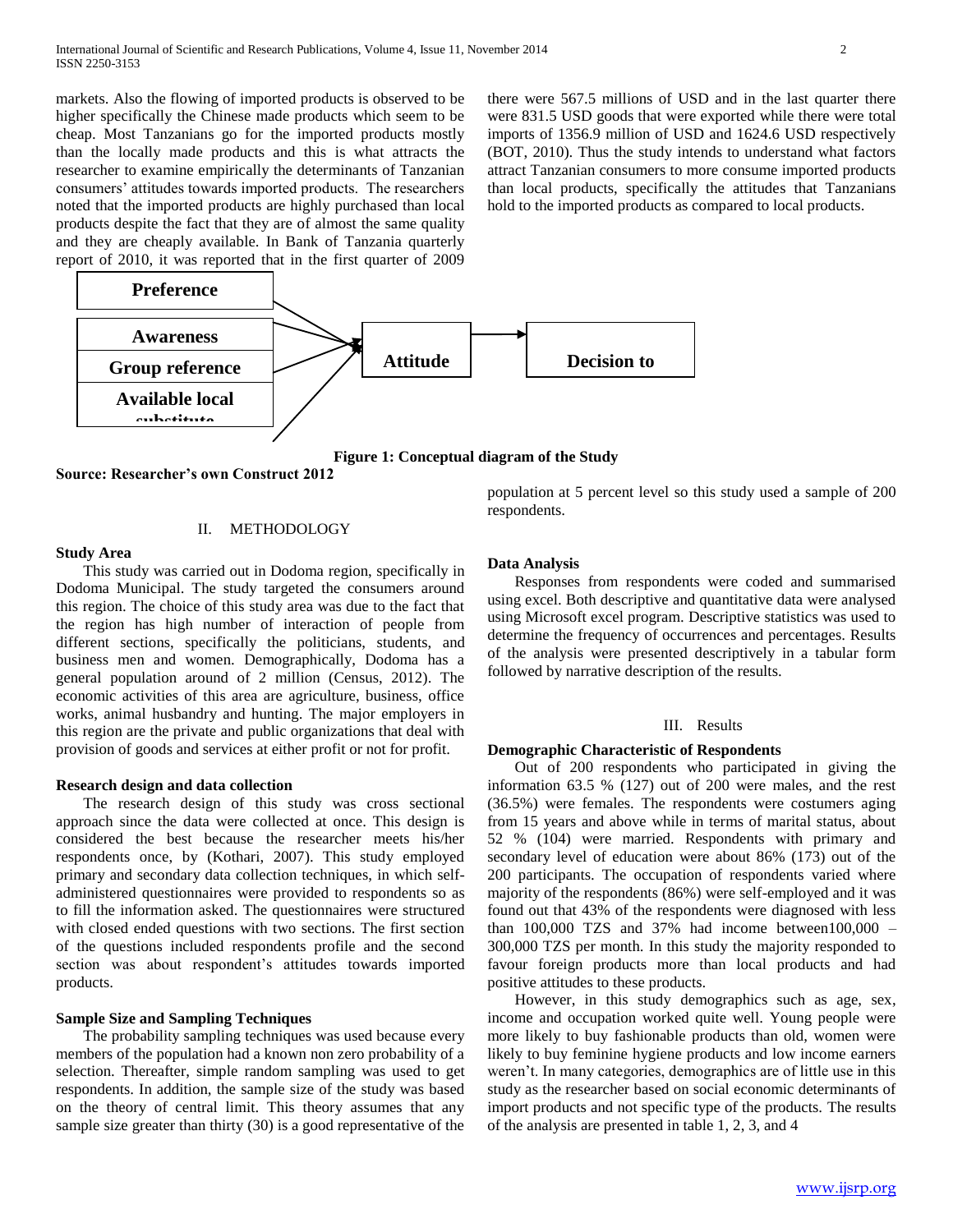### **Consumers Preference**

 Table 1 shows the results focused on finding what determine consumers' attitudes in the context of consumers' preference. The doubting information here was whether consumers' preference has influence on consumers' attitudes to purchase imported products. Questions to capture information on which factors are influential on consumer's preference on purchasing import products were asked to the respondents and the findings are as follows.

 It has been observed that most of the respondents (76.5%) tend to like purchasing foreign products as shown in table 1 below. Also result indicates that more than half of respondents (52.5%) are proud to purchase foreign made products than local products. This implies that Tanzanians were likely to consume imported products because they were proud of them. The tendency to purchase foreign products also resulted from globalization that has emerged with new fashions and life style as

the table 1 found that 60 % prefer to purchase foreign goods due to fashion.

 Also the findings presented in Table 1 show that 49.5% of respondents are not encouraged and convinced to purchase local made products. The study, therefore, observed that Tanzania consumers were opting to purchase local products because local companies do not do enough promotion to convince them to choose local products. The same study was done in China and revealed that Chinese economic growth has done little to change the tendency of the Chinese to prefer western products (Vincent and Chike, 1999). In Bangladeshi where consumers overwhelmingly preferred western made products, though there were differences in their perceptions across product classes as well as degree of suitability of sourcing countries (Habibur *et al.,* 2011).

| <b>Table 1: Consumers Preference</b> |
|--------------------------------------|
|                                      |

| Criteria                                     | <b>Responses</b> |                |               | <b>Respondents</b> |
|----------------------------------------------|------------------|----------------|---------------|--------------------|
| Do you like to purchase imported products?   | Yes              | No             | I don't know  | 200                |
|                                              | 153 (76.5%)      | 34 (17%)       | $13(6.5\%)$   |                    |
| How do you feel when you purchase            | Good             | <b>Proud</b>   | unconcerned   | 200                |
| foreign made products?                       | 65(32.5%)        | 105(52.5%)     | 30(15%)       |                    |
| What influences you to purchase foreign      | fashion          | Price          | accessibility | 200                |
| products?                                    | $120(60\%)$      | 55(27.5%)      | 25(12.5%)     |                    |
| Is there<br>promotion for<br>enough<br>local | Yes              | N <sub>0</sub> | I don't know  | 200                |
| product?                                     | 36(18%)          | 99(49.5%)      | 67(33.5%)     |                    |

**Source: Research Findings, 2012**

#### **Consumers' awareness**

This study also analyzed the influence of consumer's awareness about imported products on their decision to buy these products. It examined whether consumers' awareness about imported products had influence on their decisions to purchase these products. The results are shown in Table 2.

 The results in Table 2 show 69.5 % of respondents said that the consumers chance to use imported product was increased as a result of the destruction of local industries. Results also showed that 61.5% of respondents purchase foreign products as they have no enough information about local market. This reduces chances of awareness to their decision on what products to purchase. Local industries collapsed due to unfair global competition, trade liberalization and mismanagement. This influences Tanzanians

consumers to opt for foreign products. This means as local markets collapse consumer's awareness about their domestic products decreases and chances to buy foreign products increases. This reduces the marketability of the local products and consumers may end up lacking enough information about the available goods.

 The result shows that almost (78%) of consumers tends to opt foreign products due to the popularity of their brand names advertised either in TV, Radio or Internet etc. This was used as a signal of quality as well accessibility and affordability, where 68% of respondents opted foreign products because they perceive foreign products as of high quality. They believe that products with very popular brand names have high quality and were more preferred than those with unpopular brand names.

|  |  | Table 2: Consumers Awareness about the Purchased Products |
|--|--|-----------------------------------------------------------|
|--|--|-----------------------------------------------------------|

| <b>Criteria</b>                                 | <b>Responses</b>  |                  |              | <b>Respondents</b> |
|-------------------------------------------------|-------------------|------------------|--------------|--------------------|
| A. Do you Purchase foreign products             | Yes               | No               | I don't know | <b>200</b>         |
| industries<br>have<br>local<br>because          | 139(69.5%)        | 38(19%)          | 23(11.5%)    |                    |
| collapsed?                                      |                   |                  |              |                    |
| B. Do you opt for imported products             | Yes               | No               | I don't know | 200                |
| because of the information you have             | 38 (19%)          | 123(61.5%)       | 39(19.5%)    |                    |
| about these products?                           |                   |                  |              |                    |
| C. What products feature influences your        | <b>Brand name</b> | <b>Packaging</b> | Price        | 200                |
| purchasing habit?                               | 157(78.5%)        | 35(17.5%)        | 8(4%)        |                    |
| purchase<br>foreign<br>D. Do<br>products<br>you | Yes               | No               | I don't know | 200                |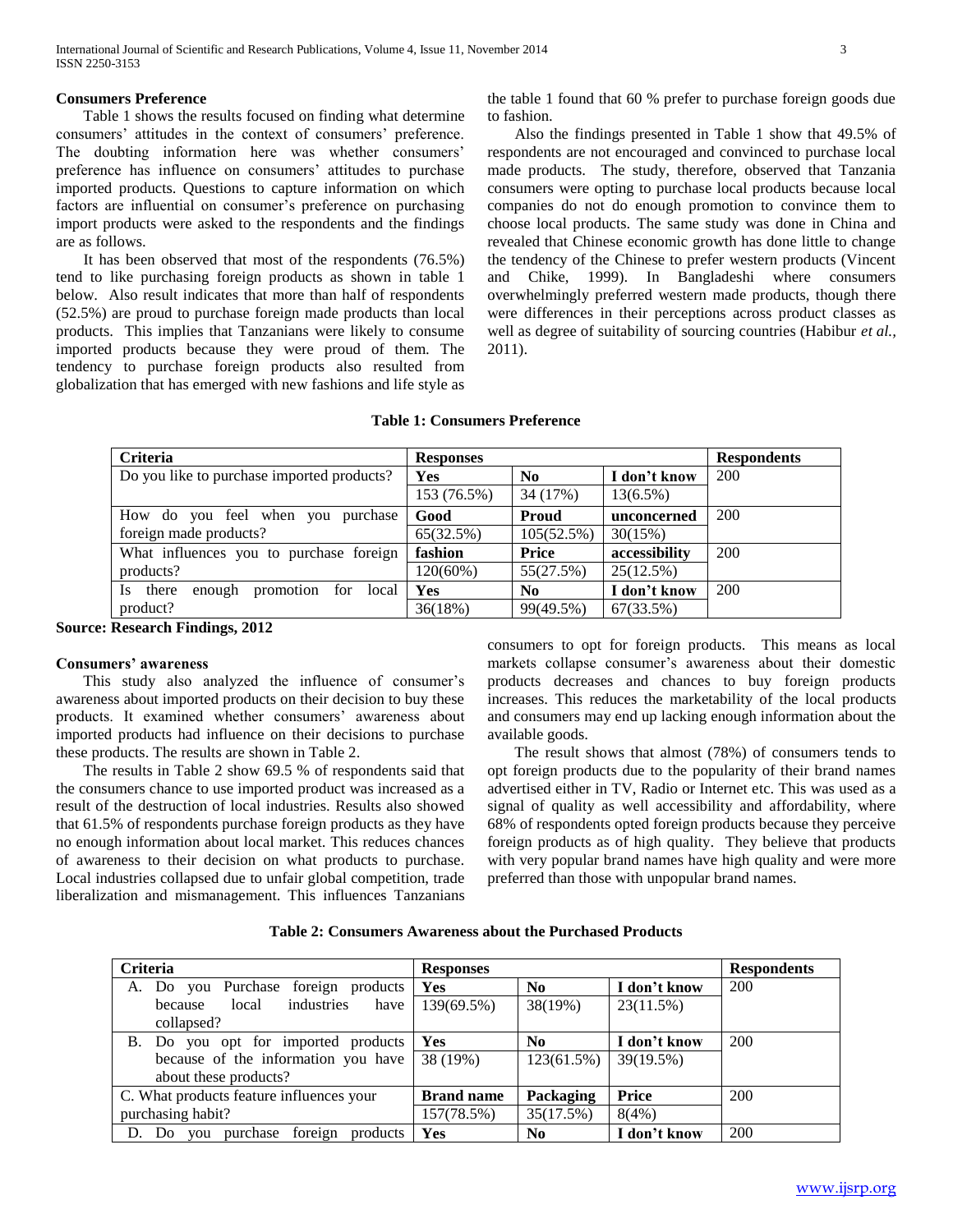|                                        | because of their quality? | 36(68% | $'21\%$ | $22(11\%)$ |  |
|----------------------------------------|---------------------------|--------|---------|------------|--|
| <b>Source: Research Findings, 2012</b> |                           |        |         |            |  |

#### **Group reference**

 The results in Table 3 show that family habits influence their members to purchase certain products as it was found that 56.5% of respondents purchase imported products because they have been induced by their family members. This study tested the influence of different groups on consumer's decision to purchase imported products; where in the same table about (49.5%) of respondents indicated that they bought imported goods because

of the influence from family members. Also the research found that the decision to purchase certain products begins from the reference group around the consumers. This implies that decisions of Tanzanian consumers to purchase imported products were influenced by members of their family and group references.

#### **Table 3: Group References**

| <b>Criteria</b>                          | <b>Responses</b> |                |                   | <b>Respondents</b> |  |
|------------------------------------------|------------------|----------------|-------------------|--------------------|--|
| A. Do family habits influence you to use | Yes              | No             | I don't know      | 200                |  |
| foreign products?                        | 113(56.5%)       | $61(30.5\%)$   | 26(13%)           |                    |  |
| Who influence you to<br>В.<br>purchase   | Family           | <b>Friends</b> | <b>Politician</b> | 200                |  |
| imported products?                       | member           |                |                   |                    |  |
|                                          | 99(49.5%)        | 58(29%)        | 43(21.5%)         |                    |  |

 **Source: Research Findings, 2012**

#### **Uses of local substitutes**

 The results from table 4 show that 47.5% of the respondents agreed that the tendency to buy foreign products is increasing when local substitute are unavailable. For example respondents explained that when there were no locally made clothes, pharmaceutical products and home utensils they tend to purchase substitutes imported products. Also in the same table 55.5% of the respondents found that if there is a shortage substitutes in local market, consumers' tendency of purchasing imported products accelerates. Local markets should, therefore diversify their products to reduce consumers chance to opt for imported products. These also were proved by the study of Garland and Coy, (1993); Herche, (1992) which found that the ethnocentric consumer will have no choice but to purchase imported goods if and only if there are no domestic made products.

#### **Table 4: Unavailable Local Substitute**

| <b>Criteria</b>                                        | <b>Responses</b> |                |              | <b>Respondents</b> |
|--------------------------------------------------------|------------------|----------------|--------------|--------------------|
| A. Do you buy foreign products just   Yes              |                  | N <sub>0</sub> | I don't know | 200                |
| only when there are no local $95(47.5%)$               |                  | 78(39%)        | 27(13.5%)    |                    |
| substitutes                                            |                  |                |              |                    |
| B. Is your buying decision of foreign   Yes            |                  | N <sub>0</sub> | I don't know | 200                |
| products driven by insufficient local   111 $(55.5\%)$ |                  | $60(30\%)$     | 29(14.5%)    |                    |
| products                                               |                  |                |              |                    |

## **Source: Research Findings, 2012**

## IV. CONCLUSION

 The tendency to purchase foreign products increased due to globalization that emerged with variety of new fashions of consumed products. Also when there are local companies producing with the same products as those of foreign companies, the local companies should strive to encourage consumers to purchase the local products. At the end, the consumers tend to shift their decision to local products. The use of imported goods increased with the destruction of local markets. This was because, having many foreign products in Tanzania, might have reduced the marketability of the local goods and hence may end up discouraging local productions and local trade. Likewise the tendency to search for the producer's particulars of foreign products as well as local products was the determining factor for

consumers" decision to purchase a product. This was used as a sign of quality as well and affordability. Products with very popular brand names were reported to be purchased more than those whose brand names were not popular. Similarly family life style and habits played a great role to influence their members on the use of imported products. This is very common where there is a habit of using imported products in family. This tends to influence family members to adapt that habit. So, family habits to consume some products has tendency to influence purchasing decision of households. Lastly the findings showed that the chance to buy imported products increased with unavailability of local substitutes. It can be concluded that unavailability of local substitutes increases the chance of purchasing foreign products.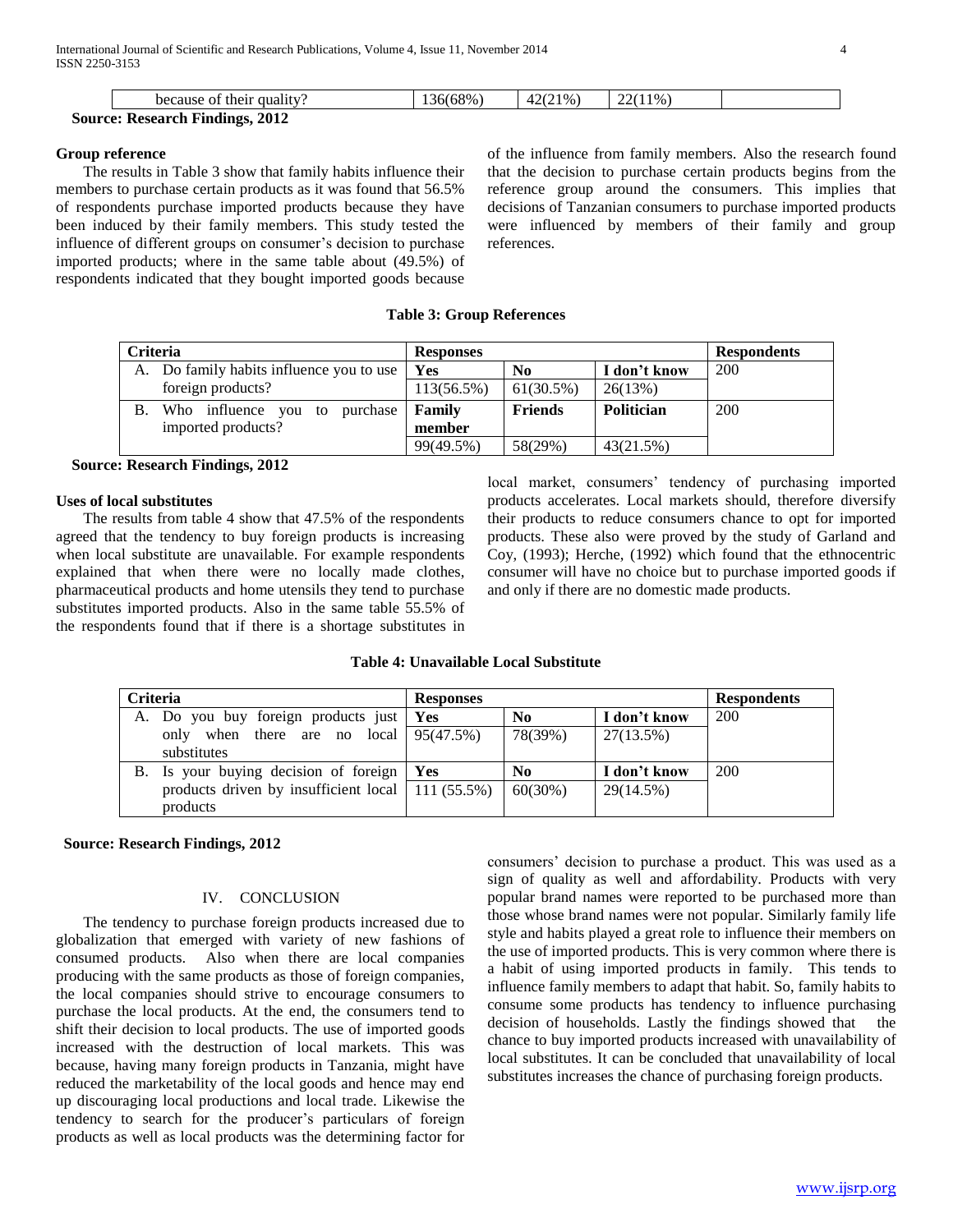#### V. RECOMMENDATIONS

 The government of Tanzania should enforce laws intended to reduce the exploitation of consumers by producers in areas of product quality, price and promotions. In this regard, the organization dealing with standard of goods in Tanzania should conduct frequent inspection for local manufacturers. More vigorously and extensively, manufacturers should constantly undertake marketing research to identify the most important psychological factors, which affect Tanzanian consumer's attitudes of their products so as to evolve a target marketing strategy for effective exploit of local market.

 Local marketing strategies should be employed, such as the consumer"s sense of proud, pricing strategy, brand strategy, promotion strategy, and advertising among local consumers. Finally, the government should restrict the importation of goods that can be manufactured locally in sufficient quantities so as to change the purchasing attitudes towards imported and instead should be towards local products.

 Imports are usually seen as determined by level and dynamics of domestic [income,](http://www.economicswebinstitute.org/glossary/gdp.htm) level and dynamics of each GDP components [\(investment,](http://www.economicswebinstitute.org/glossary/invest.htm) [consumption,](http://www.economicswebinstitute.org/glossary/cons.htm) [public expenditure,](http://www.economicswebinstitute.org/glossary/pubexp.htm)  [exports\)](http://www.economicswebinstitute.org/glossary/exports.htm) as differentiated drivers of imports, price competitiveness of domestic production, normally influenced by [exchange rate](http://www.economicswebinstitute.org/glossary/exchrate.htm) level and fluctuations as well as by [inflation](http://www.economicswebinstitute.org/glossary/inflat.htm) differentials between the country and foreign nations, non-price competitiveness of domestic production, for example as far as product quality, technological innovativeness, design, promotion are concerned, national attitudes toward foreign goods, shift in domestic patterns of demand and supply, including the organization of supply chains and the ownership of distribution channels, historical links with certain origin countries, [structural](http://www.economicswebinstitute.org/essays/pianaprinceton.pdf)  [trends](http://www.economicswebinstitute.org/essays/pianaprinceton.pdf) toward [economic integration](http://www.economicswebinstitute.org/essays/tradehierarchy.htm) with other countries. So from this fact in order for local consumers to purchase local goods mostly unless otherwise it suggested the following areas should be considered when making national policies and regulations.

 Promotion using local brands more and less than non-local brand products in Tanzania but simultaneously would have very beneficial effects and sustainability to economic growth.

#### AKNOWLEDGMENT

 It would have been impossible to finish the study without an assistance of many who devoted their time, material and moral support. Special thanks should go to Municipal Director who gave us permission to conduct research in his area of jurisdiction. Furthermore, researchers acknowledge the cooperation made by consumers who gave their views about imported goods in Dodoma Municipal.

#### **REFERENCES**

- [1] Adorno Theodor W, Frenkel-Brunswik, (1950), Levinson Daniel J, Sanford Nevitt.R, "The Authoritarian personality,: Ethnocentrism E-Scale". New York, Harper & Brothers.
- [2] Adrienne Marie Tony (2002). The internet as a marketing tool and its effect on the ethnocentric messages perceived via Us companies marketing. "gnovis Student Academic Journal".
- [3] Bank of Tanzania (2010): Economic bulletin quarterly report ending march 2010 vol. XLII No.1
- [4] Boonghee Yoo and Naveen Donthu (2005). "The Effect of Personal Cultural Orientation on Consumer Ethnocentrism; "Journal of International Consumer Marketing, Vol. 18.
- [5] Green, P.E. Tull, D.S. and Albaum, G. (1993), Research for Marketing Decisions, 5th edition
- [6] Habibur Rahman, Monjur Morshed and Mohd. Takdir Hossan (2011) "Identifying and Measuring Consumer Ethnocentric Tendencies in Bangladesh".
- [7] Irene R. R. and Louise A. H(2008) ASAC "Measuring country image": A research proposal" www.iccwbo.org/bascap (2008)
- [8] International copyright, U.S. & foreign commercial service and US. department of state, 2010. "doing business in Tanzania: country commercial guide for U.S. companies'
- [9] Jashim Uddin, Shehely Parvin , Md. Lutfur Rahman(2008) Determinants of Purchasing Imported Products in a Regular Basis: Development of a Regression Model Journal of Business and Management VOL25
- [10] Jiaqin Yang (2007) "Social reference group influence on mobile phone purchasing behavior: a cross-nation comparative study." Int. Mobile Communications, vol5.
- [11] Jodie L. Ferguson, (2008) "Country-of-origin effects in service evaluation in emerging markets: some insights from five West African countries." Journal of Business & Industrial Marketing, Vol. 23: 6, pp.429 - 437.
- [12] John J. Watson and Katrina Wright (2000) "Consumer ethnocentrism and attitudes toward domestic and foreign products." European Journal of Marketing".
- [13] John P.Camey and Gary A. Knight (2010) "Country-of Origin Effects of Product Evaluations," Journal of International Business Studies".
- [14] John, Anna (2009). "The impact of consumer ethnocentrism tendencies on buyers' evaluations of the quality of south African packaged and nonpackaged consumables in Mozambique". International Journal of Business Research.
- [15] Kenny Lim and Aron O'Cass,(2001). Consumer brand classifications: an assessment of culture-of-origin versus country-of-origin "Research paper"
- [16] Kothari, C.R. (2002), Research Methodology, Methods and Techniques, New Delhi: New Age International Publishers.
- [17] Kothari, C.R. (2007), Research Methodology, Methods and Techniques, New Delhi: New Age International Publishers.
- [18] Lars Perner, (2010) "Products issues in international marketing" journal of university of southern Califonia (usc) Marshall.
- [19] Muhammad N. K. and Tazeem A.S(2011). Consumers' Attitudes towards non-local Products: A case of Pakistan "International conference on business and economic research"
- [20] Olaleke Ogunnaike (2010) "Nigerians' Perception of Locally Made Products: A Study on Textile Fabrics Consumers in Kaduna".
- [21] Opoku Robert A. and Patrick A. K. Akorli (2009). "The preference gap: Ghanaian consumers" attitudes local and imported products." African Journal of Business Management Vol. 3 (8).
- [22] Peter Quartey and Joshua Abor (2010) " Do ghanaians prefer imported textile to locally manufactured ones" htt://www.scirp.org/jornal //(2010)
- [23] Siti B. Ahmad, Nurita Juhdi, Tun Abdul Razak And Kelana Jaya, L(2010)."Organic Food: A Study On Demographic Characteristics And Factorsinfluencing Purchase Intentions Among Consumers In Klang Valley, Malaysia" International Journal Of Business And Managements Vol5, No2
- [24] Shah Asifo (2010) "Factors affecting consumers' behavior." Journal of Consumer Research.
- [25] Shimp and Jeongshin Shin (1995). "Consumer Ethnocentrism: A Test of Antecedents and Moderators," Journal of the Academy of Marketing Science.
- [26] Shimp, Terence A. and Subhash Sharma (1987)."Consumer Ethnocentrism Construction and Validation of the CETSCALE," Journal of Marketing Research.
- [27] Teo, Osman Mohamad and T. Ramayah (2010) "Testing the dimensionality of Consumer Ethnocentrism Scale (CETSCALE) among a young Malaysian consumer market segment. African" Journal of Business Management Vol.5.
- [28] Vincent Onyemah and chike Okechuku (1999). "Nigerian Consumer Attitudes Towards Foreign and domestic products." Journal of International Business Studies.